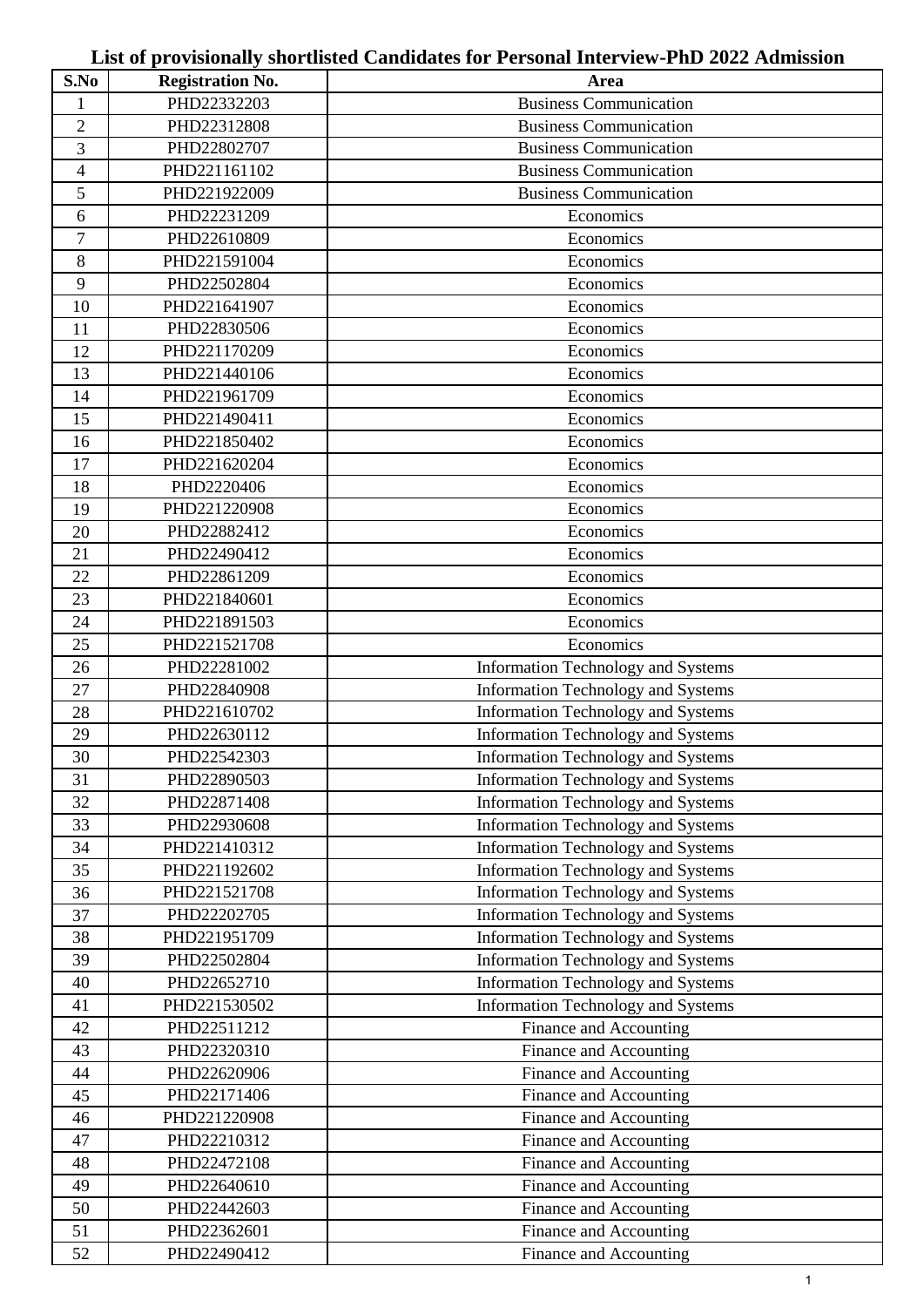# **S.No Registration No. Area** PHD22861209 Finance and Accounting PHD22810902 Finance and Accounting PHD221840601 Finance and Accounting PHD22722808 Finance and Accounting PHD22592606 Finance and Accounting PHD22770908 Finance and Accounting PHD221812111 Finance and Accounting PHD221051308 Finance and Accounting PHD221311906 Finance and Accounting PHD221361404 Finance and Accounting PHD221582009 Finance and Accounting PHD221730409 Finance and Accounting PHD221252403 Finance and Accounting PHD221552011 Finance and Accounting PHD221371504 Finance and Accounting PHD221800905 Finance and Accounting PHD221542407 Finance and Accounting PHD221651801 Finance and Accounting PHD221722508 Finance and Accounting PHD22610809 Finance and Accounting PHD221431503 Marketing PHD221152603 Marketing PHD22480610 Marketing PHD22450902 Marketing PHD22160909 Marketing PHD221690809 Marketing PHD221902512 Marketing 80 PHD22352605 1 Marketing PHD22372705 Marketing 82 PHD221031909 PHD221031909 PHD221031909 PHD221031909 PMarketing 83 PHD221511005 **Marketing** 84 PHD221700509 1 Marketing 85 PHD221292311 1 86 PHD221670612 and the Marketing 87 PHD221262907 1 88 PHD221270207 1 Marketing 89 PHD221751508 PHD221751508 Marketing 90 PHD221961709 | Marketing PHD2251501 Organizational Behaviour and Human Resource Management PHD22132209 Organizational Behaviour and Human Resource Management PHD22761508 Organizational Behaviour and Human Resource Management PHD22421512 Organizational Behaviour and Human Resource Management PHD22740501 Organizational Behaviour and Human Resource Management PHD22532807 Organizational Behaviour and Human Resource Management PHD221080107 Organizational Behaviour and Human Resource Management PHD22601810 Organizational Behaviour and Human Resource Management 99 | PHD221382511 | Organizational Behaviour and Human Resource Management PHD22671206 Organizational Behaviour and Human Resource Management PHD221040911 Organizational Behaviour and Human Resource Management PHD221090412 Organizational Behaviour and Human Resource Management PHD221761409 Organizational Behaviour and Human Resource Management PHD221211201 Organizational Behaviour and Human Resource Management

#### **List of provisionally shortlisted Candidates for Personal Interview-PhD 2022 Admission**